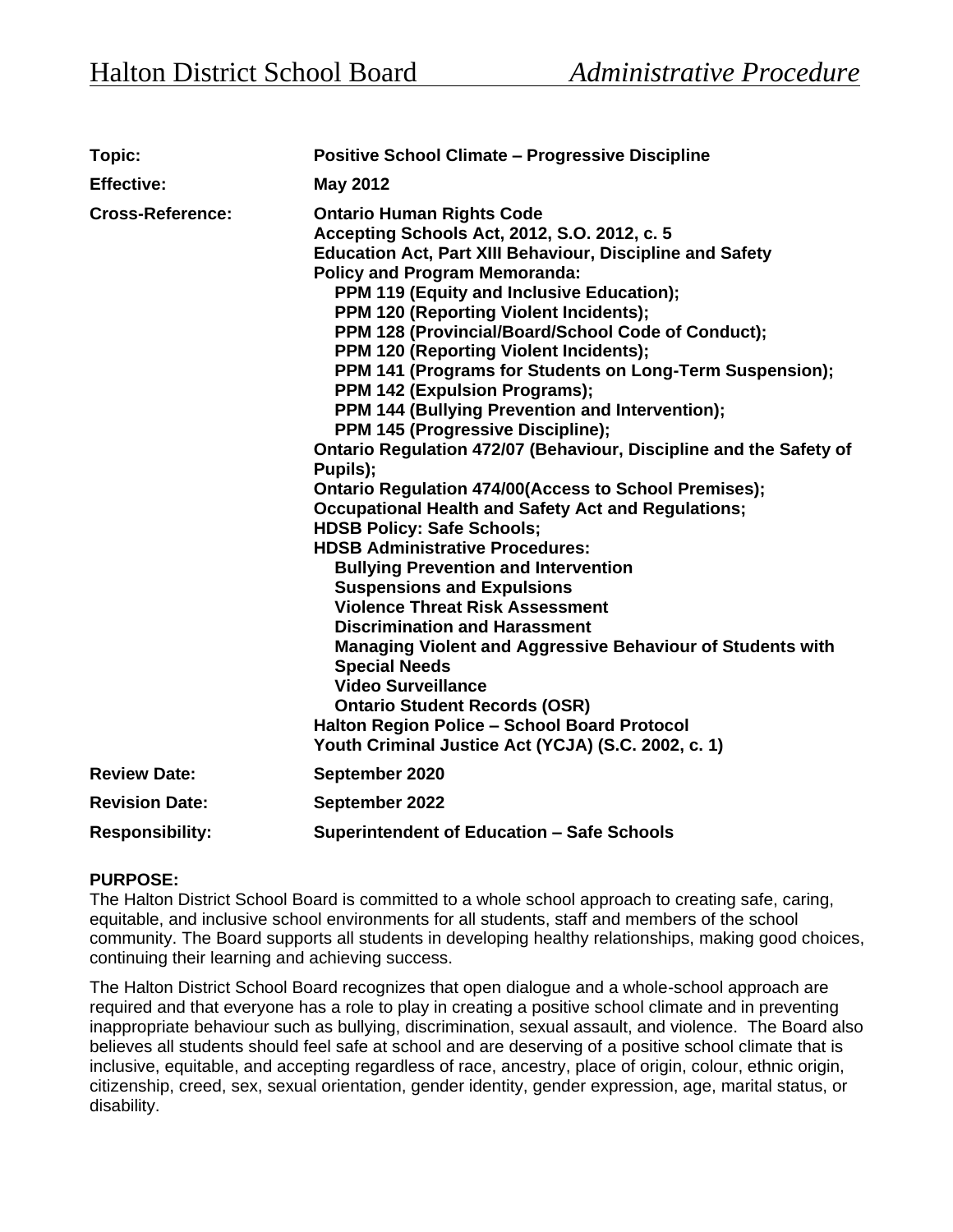This administrative procedure has been developed to implement provincial legislation and the Safe Schools Policy of the Halton District School Board. This procedure supports a progressive discipline approach that uses a continuum of interventions, supports, and consequences to address inappropriate student behaviour.

This procedure also supports the authority of Principals to use other tools, such as suspension, when early and ongoing interventions and supports to promote positive behaviour have not met with success, and/or in the case of serious incidents. Principals are also authorized to respond to situations with a recommendation for expulsion, which is further along the continuum of progressive discipline. Principals have a duty under the *Education* Act to maintain proper order and discipline in schools and students are responsible to the Principal for their conduct.

## **ROLES**

## **1. Principal or Designate**

The Halton District School Board supports the Principal's authority in the school to hold everyone accountable for their behaviour and actions, and to maintain proper order and discipline in schools. The Principal may delegate their powers under the *Education Act* Part XIII, Section 300.1 (1) in writing to a teacher in the absence of the Principal and Vice Principal. A teacher-incharge shall not be delegated authority to suspend a pupil. (*See Delegation of Authority Form – Appendix A)*.

## **2. Superintendent of Education Responsible for Student Discipline**

The Halton District School Board authorizes the assignment of responsibility for student discipline to a Superintendent of Education as per the *Education Act* Part XIII, Section 309(2). The designated Superintendent shall be called *Superintendent of Education – Safe Schools*.

## **3. Discipline Committee**

The Halton District School Board authorizes the creation of a Discipline Committee of no fewer than three (3) Trustees to decide upon Principal recommendations for expulsion, and to hear appeals of Principal suspensions. The Discipline Committee shall have the powers as set out in the *Education Act* and any other powers necessary and shall consider the *Ontario Human Rights Code* prior to making any appropriate order.

## **PROCEDURES**

## **1. Promoting Positive Behaviours**

The Halton District School Board will support the use of practices to promote a whole school approach to creating and maintaining a positive school climate in every school. These practices will encourage and support positive, pro-social behaviours and respond to inappropriate behaviours that negatively impact school climate. Principals or designates may impose consequences in response to inappropriate behaviours. The Board also requires Principals to review and amend, as appropriate, Individual Education Plans, Behaviour Management Plans and Safety Plans at regular intervals, and following an incident, to ensure that every student with disability-related needs is receiving appropriate accommodation to support positive behaviours. The Board also requires Principals or designates to seek and recommend appropriate preventative and responsive supports for those who have been impacted by inappropriate behaviours and for those who have engaged in inappropriate behaviour towards others.

Preventative and proactive practices include but are not limited to:

- Well-Being Teams
- Bullying Prevention and Intervention Plans
- Mentorship programs
- Collaborative Problem Solving
- Student leadership/voice and groups (e.g., GSA, Student Council, Student Senate, etc.)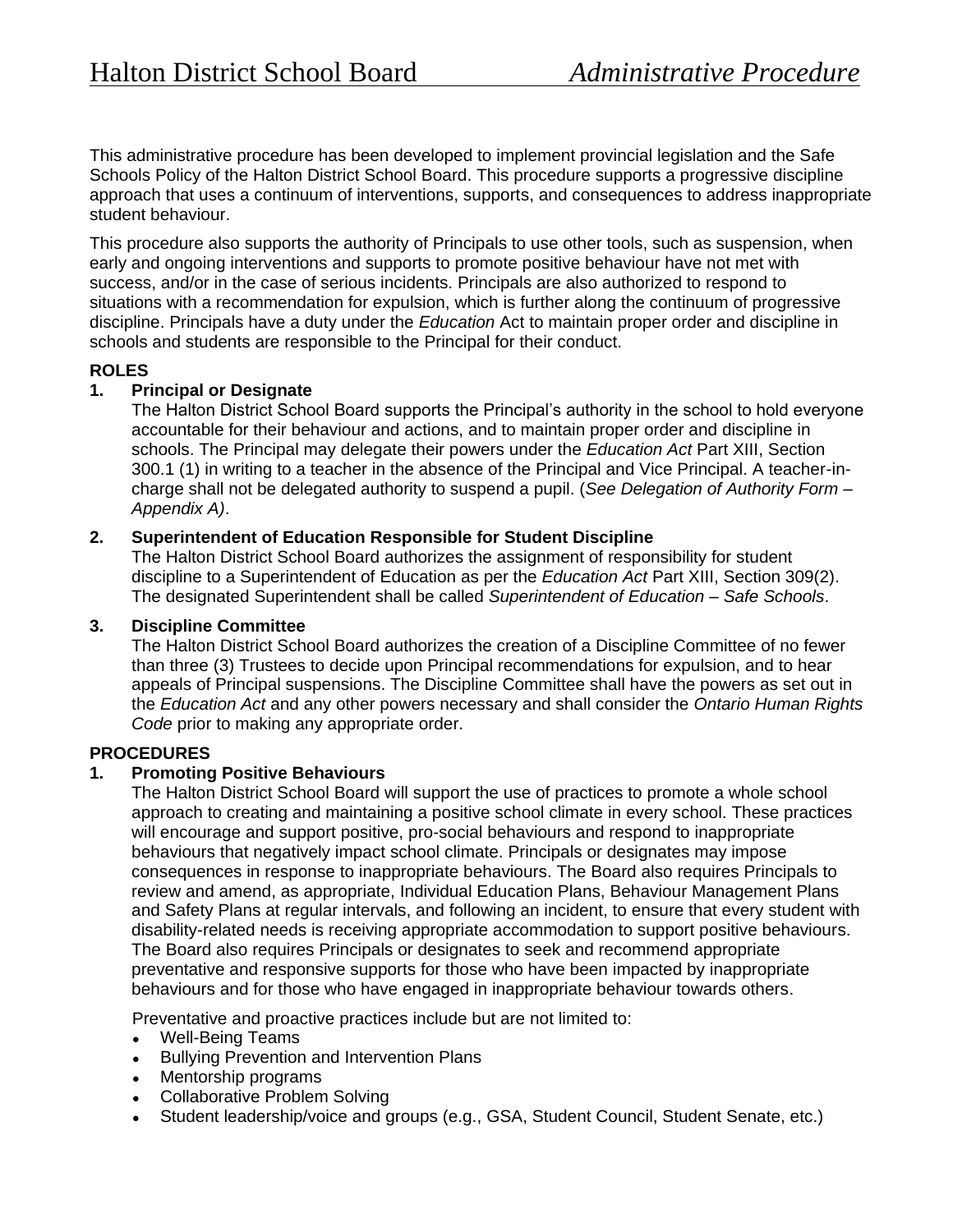- Restorative Practices
- Promoting healthy relationships and healthy lifestyles
- Differentiated instruction
- Positive school climate initiatives
- Character and citizenship development

Positive behaviour management practices may include but are not limited to:

- Bullying Prevention and Intervention Plans
- Program modifications or accommodations
- Class placement
- **Behaviour Management Plans**
- Positive encouragement and reinforcement
- Individual, peer and group counselling
- Conflict/dispute resolution
- Promotion of healthy student relationships
- Mentorship programs
- Restorative Practices
- Safety Plans
- School, Board, Staff, and community support programs
- **Student Success strategies**
- Acknowledgement of student voice

## **2. School Climate Surveys**

The Halton District School Board will conduct surveys to elicit input from students, staff and parents/guardians with respect to school climate and bullying prevention and intervention. Schools may choose to conduct their own internal surveys or focus groups to supplement their *Have Your Say* data. Schools may provide accommodations for students with special needs where appropriate to ensure all students have the ability to elicit input. Participation in all surveys is voluntary and anonymous, and parents may choose not to have their child(ren) participate. Results of surveys are to be shared with Well-Being Teams and used to build strategies into School Improvement Plans for Student Achievement and Well-Being and Bullying Prevention and Intervention Plans regarding issues identified in the school's data.

## **3. Progressive Discipline**

The Halton District School Board will support the use of a progressive discipline approach that utilizes a continuum of prevention programs, interventions, supports and consequences that are developmentally appropriate, address individual characteristics, and special needs to respond to inappropriate behaviours, and builds upon strategies that promote a positive school climate. Intervention strategies range from early interventions to more intensive interventions and consequences, including suspension and expulsion and involvement of police. Discipline should be applied within a framework that shifts the focus from one that is solely punitive to one that is both corrective and supportive, and includes learning opportunities for reinforcing positive behaviour. All schools must develop and implement progressive discipline procedures that are consistent with PPM 145, Board policies/procedures, and guidelines.

Progressive discipline may include early and/or ongoing intervention strategies, such as:

- Reminders/review of expectations (including the HDSB Code of Conduct)
- Meeting with the student
- Contact with the student's parent(s)/guardian(s)
- Work assignment with a learning component
- Volunteer service to the school/community
- Peer mentoring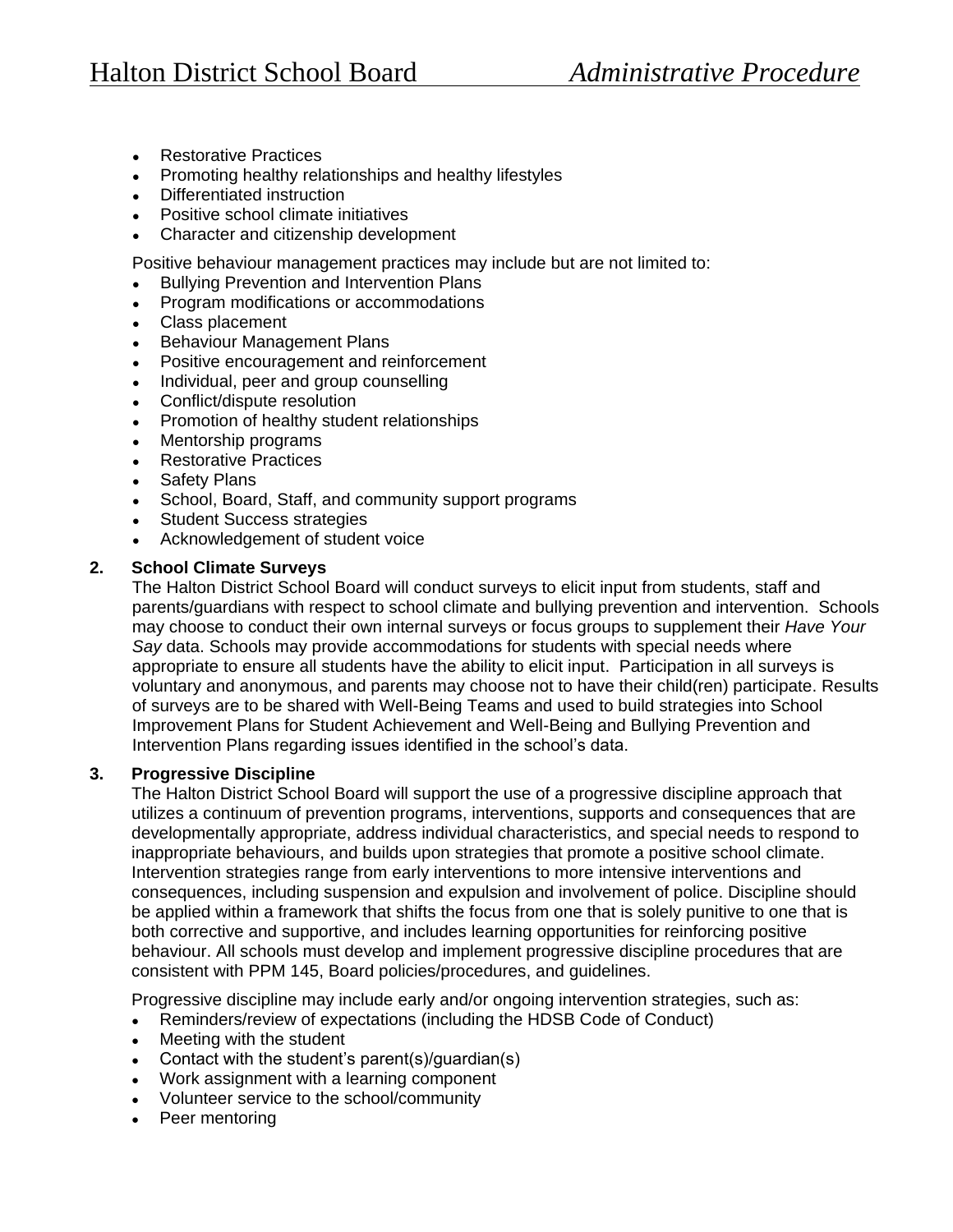- Conflict mediation and resolution
- **Restorative Practices**
- Consultation
- Involvement of police (school liaison or Community officer) and/or Probation Officer as appropriate
- Referral to counselling

Progressive discipline may also include a range of interventions, supports, and consequences with a focus on improving behaviour including but not limited to one or more of the following:

- $\bullet$  Seating change
- Withdrawal from class
- Referral to a community agency for anger management, substance abuse, or other
- Detention
- Withdrawal of privileges (e.g., access to internet, teams, clubs, etc.)
- Restorative Practices
- Warning / caution
- Timetable/class change
- Meeting with the student
- Meeting with the student's parent(s)/guardian(s), teacher(s), support staff (student as appropriate)
- Restitution for damages
- Transfer to another class
- Involvement of police (school liaison / community officer) and/or Probation Officer, as appropriate
- Suspension and/or expulsion

The Halton District School Board recognizes progressive discipline practices may not be suitable to address inappropriate student behaviour where there has been a serious student incident. Serious student incidents are activities for which suspension or expulsion must be considered, as set out in subsections 306(1) (grades 4 and up) and 310(1) of the Education Act. In such circumstances, the Board supports the use of consequences including suspension and expulsion.

In circumstances where a student will receive a consequence, the Board and school administrators must consider mitigating and other factors, as required by the *Education Act* and as set out in Ontario Regulation 472/07. Principals and Vice Principals are advised to refer to the HDSB Administrative Procedure: *Suspensions and Expulsions* for further guidance. School administrators must make all reasonable efforts to consult with the parent/guardian of the student receiving a consequence in order to fully understand any underlying causes of the behaviour and consider any applicable mitigating factors prior to determining a consequence.

## **DUTIES AND OBLIGATIONS**

## **1. Duty to Respond – All Staff Who Work Directly with Students**

The Halton District School Board expects all employees who work directly with students – including administrators, teachers and non-teaching staff (including staff in social work, child and youth work, psychology and related areas, Educational Assistants and Early Childhood Educators) – to respond to any student behaviour that is likely to have a negative impact on the school climate. Such behaviour includes all inappropriate and disrespectful behaviour/comments at any time, at school or at any school-related event if, in the employee's opinion, it is safe to respond to it. Racist, sexist, homophobic or any other discriminatory comments, as well as activities for which suspension or expulsion may be considered must be responded to according to Board processes. The employee's response does not preclude the Principal or designate from imposing further discipline, as appropriate. The Board expects the response provided for students with known special needs will be consistent with the student's strengths, needs, goals and expectations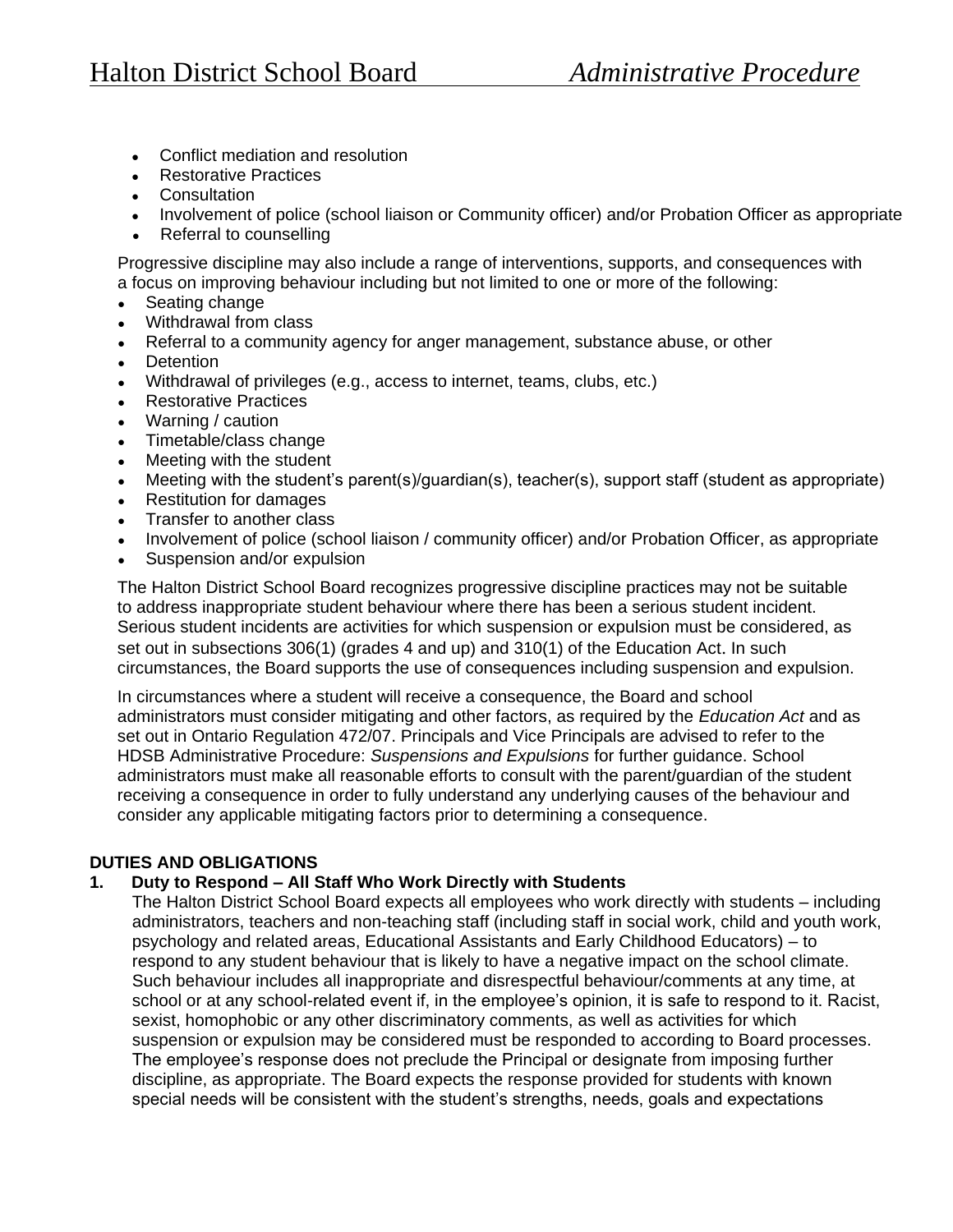contained in the IEP or otherwise known (mental health). The response required for students in alternative education settings should be as per direction of the Principal.

**2. Duty to Report–All Halton District School Board Employees** and **Transportation Providers** The Halton District School Board requires any employee of the Board, Before/After School Program Child Care provider, and/or transportation provider, who becomes aware that a student at a school of the board may have engaged in a serious student incident for which suspension or expulsion must be considered, shall report the matter to the Principal, or designate, as soon as reasonably possible. The employee/transportation provider must consider the safety of others and the urgency of the situation in reporting the incident, but in any case, must report it to the Principal or designate no later than the end of the school day, or end of the transportation route. In cases where an immediate action is required, a verbal report to the Principal may be made. A report must also be made using the *Safe Schools Incident Reporting Form – Part 1* (see Appendix B).

In certain situations, members of the College of Psychologists of Ontario or the Ontario College of Social Workers and Social Service Workers who are engaged in a clinical relationship with a student shall report incidents of behaviour for which suspension or expulsion must be considered to the Principal as soon as it is, in their professional opinion, reasonably possible to do so without having a negative impact on the nature of the clinical relationship, in accordance with Section 300.2 of Part XIII of the *Education Act*.

The Principal must investigate all reports submitted by board employees. Once the investigation is complete, the Principal must communicate the results of the investigation to the teacher who made the report. If the board employee is not a teacher, the Principal will communicate the results of the investigation to that employee if the Principal considers it appropriate. Communication between the Principal and school staff about the investigation is considered to be a shared responsibility, and is a shared responsibility for all Halton District School Board employees.

If the Principal decides that action must be taken as a result of the reported serious incident, Part I of the Safe Schools Incident Reporting Form must be retained in the documentation file of the OSR for the student whose behaviour was inappropriate. "Action taken" is defined as anything along the progressive discipline continuum: from calling parents or counselling the student(s) involved to suspension or recommending expulsion. Principals will indicate the action(s) taken on page 2 of the Safe Schools Incident Reporting Form Part I. Principals must attach Part I of the reporting form to the suspension letter if suspension was one of the actions taken. Additionally, copies of Part I and II Safe Schools Incident Reporting Forms are to be retained in an office binder regardless of action taken.

The Halton District School Board expects all employees, Before and After School Program Child Care staff, and transportation providers, to take into consideration any mitigating or other circumstances which may explain the behaviour before deciding whether or not to report the behaviour for students with known special needs, or students who require alternative education as per direction of the Principal. The duty to report and subsequent filling out of the Safe Schools Incident Report Form would not be necessary or appropriate for an incident involving a student with known special needs that explain or are a manifestation of a disability, or where mitigating circumstances are known to explain the behaviour. These incidents still require appropriate follow up by the employee/transportation provider with notice to the Principal, and completion of an Employee Incident Report if a safety risk to the employee or another person occurs.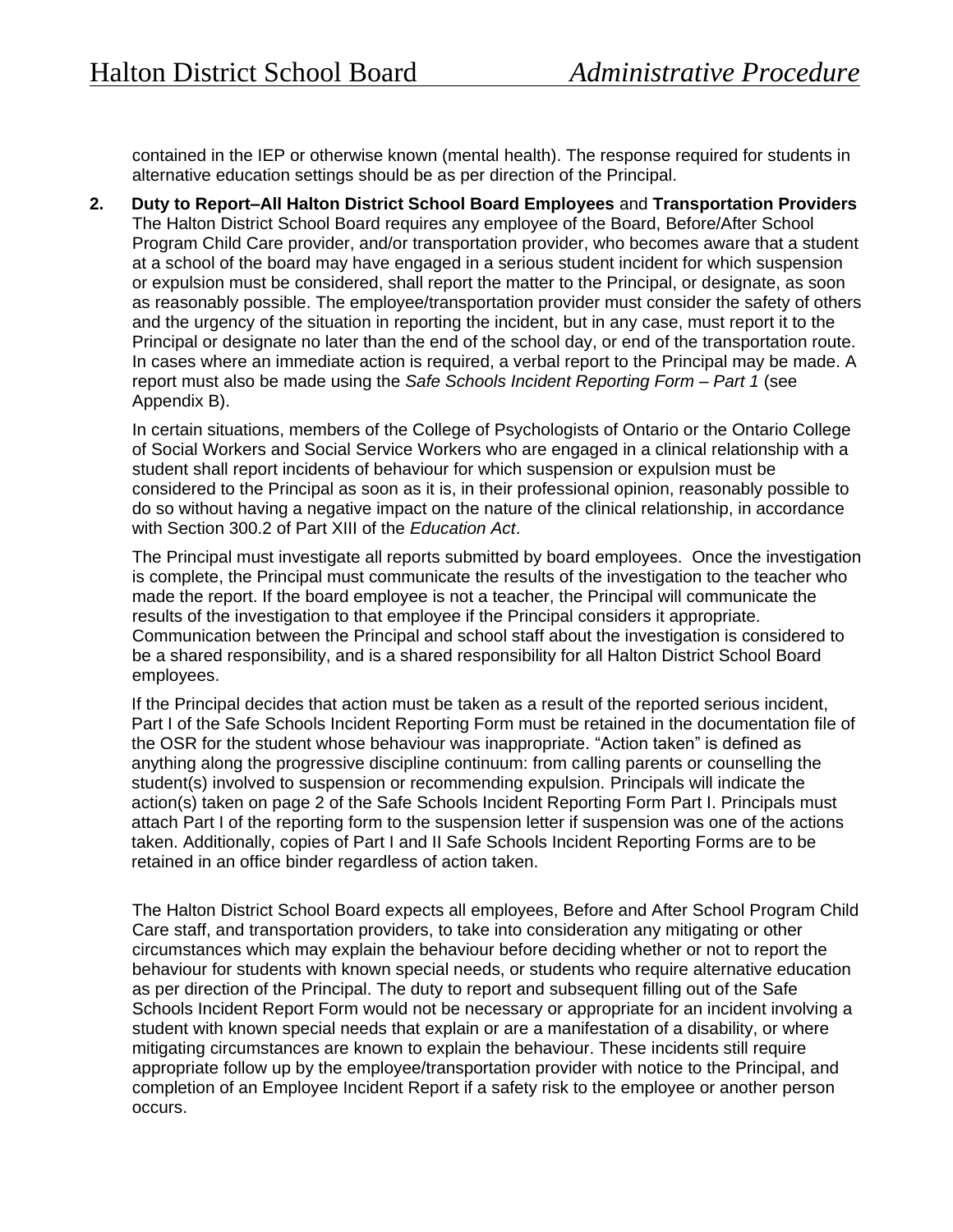## **3. Duty to Support**

The Halton District School Board requires that the Principal ensure support is provided to students who are impacted by inappropriate behaviour and to students who have engaged in inappropriate behaviour. The duty to support is expected to assist students in developing healthy relationships, making good choices, and continuing their learning and achieving success. As per PPM 145, the Principal will provide information to parent/guardian(s) of students who have caused harm and to the parents/guardians of those who have been impacted by harm, and provide support which may include referral to Board support staff or Community agencies.

Parents/guardians of victims who are dissatisfied with steps taken to provide support to the victim may bring their dissatisfaction to the attention of the Principal. The parents/guardians may contact the Superintendent of Education responsible for the school if they continue to be dissatisfied after speaking with the Principal.

The Principal will also ensure the home school will provide an academic program for students who have been suspended. All students on suspension of one to ten days will receive academic support. Students suspended more than ten school days, and students who have been expelled will receive academic and social/emotional support through the Board's suspension/expulsion Halton Opportunities Program for Expelled Students (HOPES).

#### **4. Safe Schools Incident Reporting (SSIR) Forms – Maintaining Records**

When an employee/transportation provider/child care provider submits an online Safe Schools Incident Reporting form, the Principal shall:

- complete Part II, Acknowledgement of Receipt of Report
- provide the teacher or other board employee with Part II
- redact the name(s) of all other students mentioned on Part I
- identify the Action Taken on page 2 of Part I

If no action is taken by the Principal upon receipt of the Safe Schools Incident Reporting Form (SSIR), Part I of the form may be discarded. "Action" can be anything along the progressive discipline continuum from calling parents or counselling the students involved to suspension or recommending expulsion.

Retain Part I of the Safe Schools Incident Report Form (SSIR) in the documentation file of the student's OSR as per the following schedules:

|                                       | <b>Non Violent Incidents</b>       |                                    |
|---------------------------------------|------------------------------------|------------------------------------|
| No action taken                       | <b>Discard</b>                     |                                    |
| All other action including suspension | Minimum 1 year                     | Subject to culling 5 years after   |
| and expulsion                         |                                    | the student retires from school    |
|                                       | Violent Incidents (as per PPM 120) |                                    |
| Any action taken other than           | Minimum 1 year                     | Subject to culling 5 years after   |
| suspension or recommend expulsion     |                                    | the student retires from school    |
| Suspension or expulsion quashed       | 1 year                             | Must be removed from OSR           |
|                                       |                                    | after 1 year                       |
| Suspension                            | Minimum 3                          | Attach Part I to suspension letter |
|                                       | years                              | Subject to culling 5 years after   |
|                                       |                                    | the student retires from school    |
| Expulsion                             | Minimum 5                          | Attach Part I to expulsion letter  |
|                                       | years                              | Subject to culling 5 years after   |
|                                       |                                    | the student retires from school    |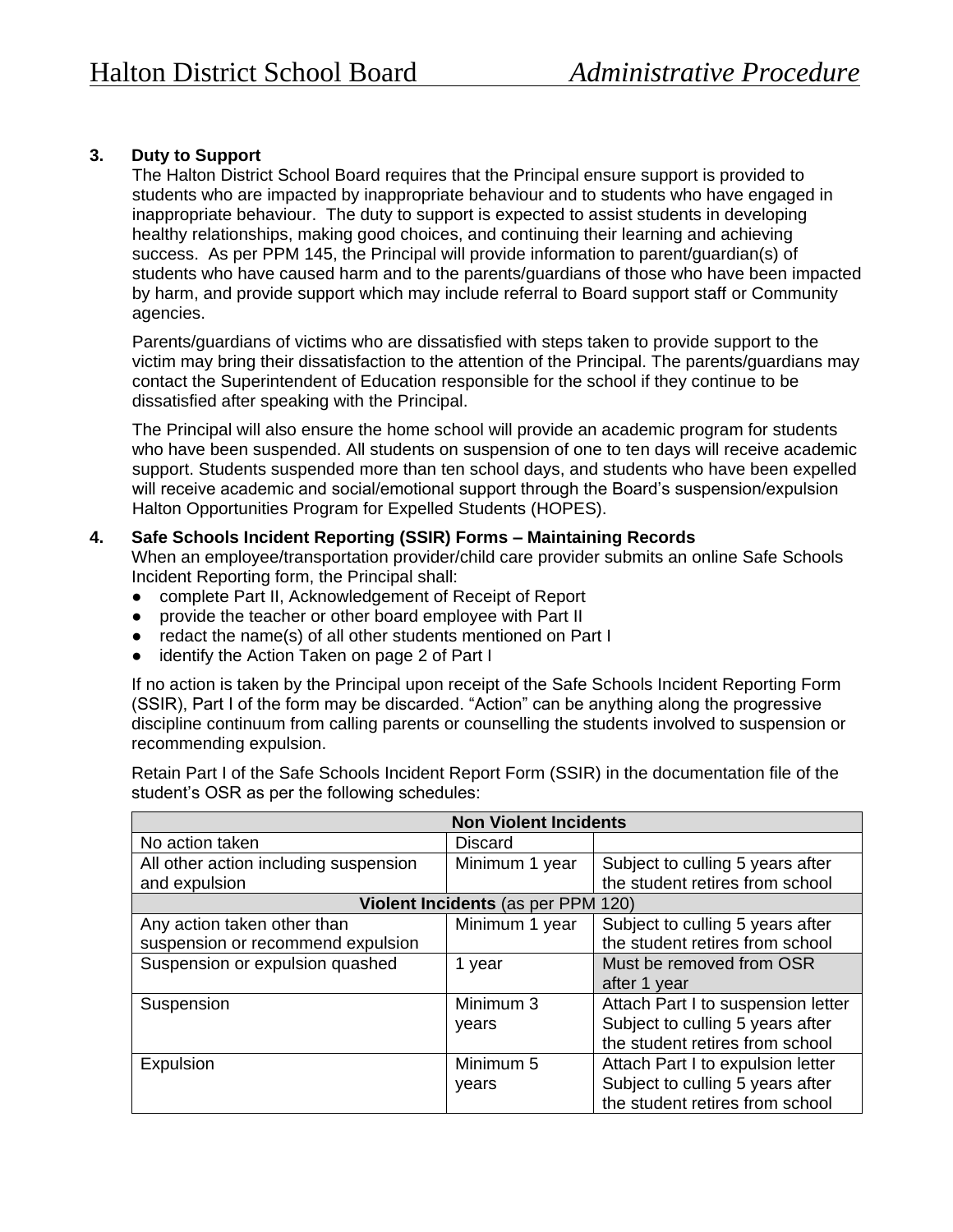In addition to the OSR guidelines, retain all copies of Part I and II in an office binder regardless of action taken.

## **5. School Investigations**

All investigations conducted by the Principal (or designate) of a school shall be fair, judicious, equitable, objective, and adhere to the principles of procedural fairness.

Every reasonable effort must be made to thoroughly interview all alleged parties to the incident, including those who have allegedly committed acts of harm toward other students, those who have been harmed as a result of serious student incidents, and all available witnesses. Detailed notes should be kept by the Principal or designate. If a student refuses to be interviewed or is otherwise unavailable to be interviewed, this must be noted in the Principal's notes. A student's refusal to participate in the investigation cannot be held against them. Principals need to consider all credible evidence carefully and determine each student's particular role in the incident.

Police investigations may temporarily halt school investigations. If the police are involved, principals must ensure they are given permission to proceed by the police before continuing with their investigation as per the Halton Police – School Board Protocol. Police investigations are parallel to but otherwise independent of school investigations. Information with respect to arrests, charges, judicial conditions or other Youth Criminal Justice Act proceedings may not be introduced or considered in student discipline proceedings. Principals are reminded to consult the Halton Police – School Board Protocol with respect to their responsibilities to notify and obtain parental consent when police ask to interview a student and the authority of police to act when exigent circumstances are deemed to exist.

When determining school consequences, the Principal needs to determine whether a student was, on the balance of probabilities, more likely than not involved in a breach of the Code of Conduct after a comprehensive, objective, and fair investigation and assessing all the available credible evidence. Principals then need to apply all mitigating and other factors to the incident and determine a course of action along the progressive discipline continuum.

Mitigating and other factors that must be considered are outlined in the *Education Act,* Ontario Regulation 472/07 (Behaviour, Discipline and the Safety of Pupils), and the Halton District School Board Administrative Procedure: Suspensions and Expulsions.

Guidance with respect to the conduct of investigations is available through the Family of Schools Superintendent and/or Safe Schools.

## **6. Search and Seizure**

Upon reasonable and probable grounds that there has been a breach of school regulations or discipline, the Principal or designate may conduct a search of Board property at any time without prior notice if there is a belief that such a search would reveal evidence of such a breach. Desks and lockers are considered Board property and a search of desks and lockers by school or Board administration is lawful when there is reasonable cause to do so.

Upon reasonable and probable grounds that there has been a serious breach of the school code of conduct, including but not limited to the possession of a weapon, an illegal substance, or stolen goods, and the belief that a search of the student's property would reveal evidence of such a breach, the Principal or designate may, with due respect for procedural fairness and, where possible, in the presence of the student, conduct a search of the student and the student's property including but not limited to a backpack and a jacket.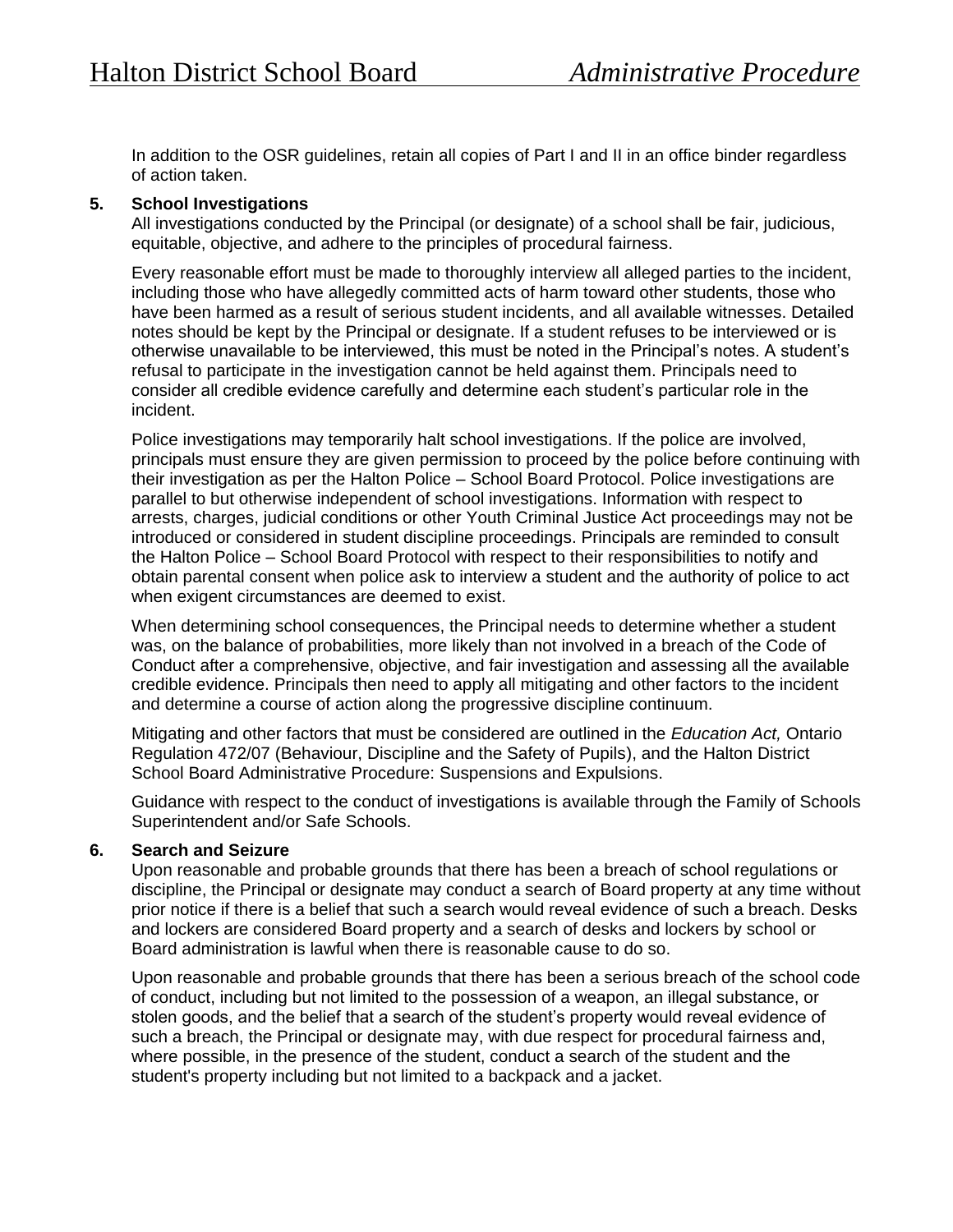As per the Supreme Court of Canada, the following may constitute reasonable grounds in this context:

- information received from one student considered to be credible;
- information received from more than one student;
- a teacher's or Principal's own observations; or
- any combination of these pieces of information which the Principal considers to be credible.

The compelling nature of the information and the credibility of these or other sources will be assessed by the Principal or designate in the context of the circumstances existing at a given school. Random or arbitrary searches are not permitted.

School administrators cannot be directed by or otherwise be seen as acting as agents of a law enforcement agency. Police officers attending a school are subject to their own legal authority with respect to search and seizure.

Procedures and best practices for conducting searches of Board and personal property, seizing and securing weapons and illegal or restricted substances, and other guidelines are outlined in the *Halton Police – School Board Protocol*.

Principals are also advised to notify their students directly by way of homeroom visits, assemblies, student handbooks (including electronic versions), etc.

## **7. Principal Notification to Parents of Students Who May Have Been Harmed**

As per PPM 145, the Halton District School Board expects that if the Principal (or designate) believes that a student has been harmed as a result of a serious student incident (i.e., an activity for which suspension or expulsion may be considered), the Principal or designate must contact the parent/guardian of a student:

- who is less than 18 years of age
- who is 18 years of age or older and consents to such contact
- who is 16 or 17 years of age and withdrawn from parental control, and consents to such contact

The Principal, or designate, shall disclose:

- the nature of the activity that resulted in harm to the student;
- the nature of the harm to the student:
- the steps taken to protect the student's safety;
- the nature of any disciplinary measures taken in response to the activity; and
- the supports that will be provided for the student in response to the harm that resulted from the activity.

The Principal may inform the parent/guardian of the victim that *"Disciplinary action has been taken within the scope of progressive discipline as prescribed in legislation and board policy"* as follows:

- the matter has been dealt with appropriately by the school;
- as to whether police have been *notified* (but may not disclose whether or not charges have been laid as per the *Youth Criminal Justice Act*);
- if the student who engaged in the activity that resulted in the harm has been consequenced and, if so, the "nature" of that consequence (e.g., suspended, change in seating or timetable, a parent meeting) but *not* the details of the consequence (e.g., how many days suspended or the language associated with the suspension, a referral to social work, what was discussed in a meeting with parents/guardians, etc.);
- what, if any, steps are being taken to ensure the safety of other students, and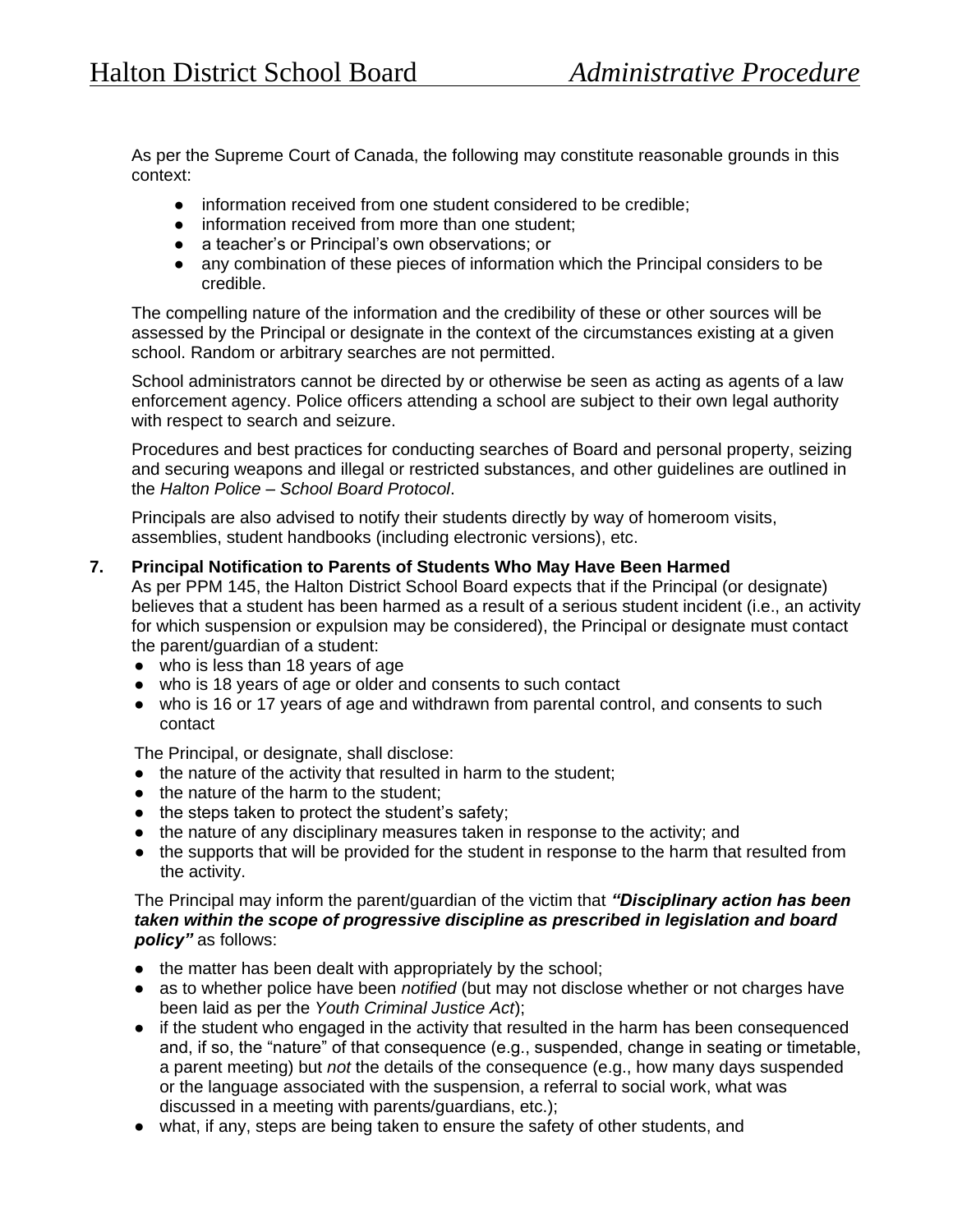● what supports are available for students who are victims of bullying or other harm.

The Principal shall invite the parent or guardian to have a discussion about the supports that will be provided for their child and will share information about safety planning and/or supports with the parent/guardian.

#### **8. Principal Notification to Parents of Students Who May Have Caused Harm**

As per PPM 145, the Halton District School Board expects that if the Principal (or designate) believes a student has caused harm as a result of a serious student incident (i.e., an activity for which suspension or expulsion may be considered), the Principal or designate must contact the parent/guardian of a student: an activity for which suspension or expulsion may be considered, the Principal or designate must contact the parent/guardian of a student:

- who is less than 18 years of age;
- who is 18 years of age or older and consents to such contact;
- who is 16 or 17 years of age and withdrawn from parental control, and consents to such contact, or

The Principal, or designate, shall disclose

- the nature of the activity that resulted in harm to the other student
- the nature of the harm to the other student
- the nature of any disciplinary measures taken in response to the activity including the details of any action taken within the scope of progressive discipline as prescribed in legislation and board policy
- the supports that will be provided for the student in response to their engagement in the activity

The Principal shall invite the parent/guardian to have a discussion about the supports that will be provided for their child and will share information about safety planning and/or supports with the parent/guardian.

As per MFIPPA (*Municipal Freedom of Information and Protection of Privacy Act*), the Principal, or designate shall not disclose the name or any other identifying or personal information about a pupil who was harmed in a serious student incident.

## **9. Disclosure of a Student Name to Parent(s) of Another Student Who Has Been Harmed**

As per MFIPPA (*Municipal Freedom of Information and Protection of Privacy Act*), the Principal (or designate) shall *not* disclose the name or any other identifying or personal information about a pupil who engaged in the activity that resulted in the harm *unless* identification of the student is determined to be critical with respect to the safety of the student who has been harmed (i.e., there are "compelling circumstances affecting the health or safety of an individual").

Examples could include identifying a student who has threatened to harm another student if both students walk home on the same route, live in the same neighbourhood or in the same apartment building, or play in the same park or on the same sports team. *MFIPPA* permits the sharing of personal information in such circumstances since identification would be essential to the child's safety. Principals are advised to consult with their Superintendent and/or Safe Schools if they require guidance.

In all such circumstances, principals are required to make all reasonable efforts to notify parents in writing that their child's name has been disclosed for safety reasons to another parent.

**10. Decision by Principal to Not Notify a Parent of a Student Involved in a Serious Incident** As per 300.3(3) of the *Education Act*, the Principal (or designate) shall *not* notify a parent of a student who has caused harm *or* been harmed as a result of a serious incident if, in the opinion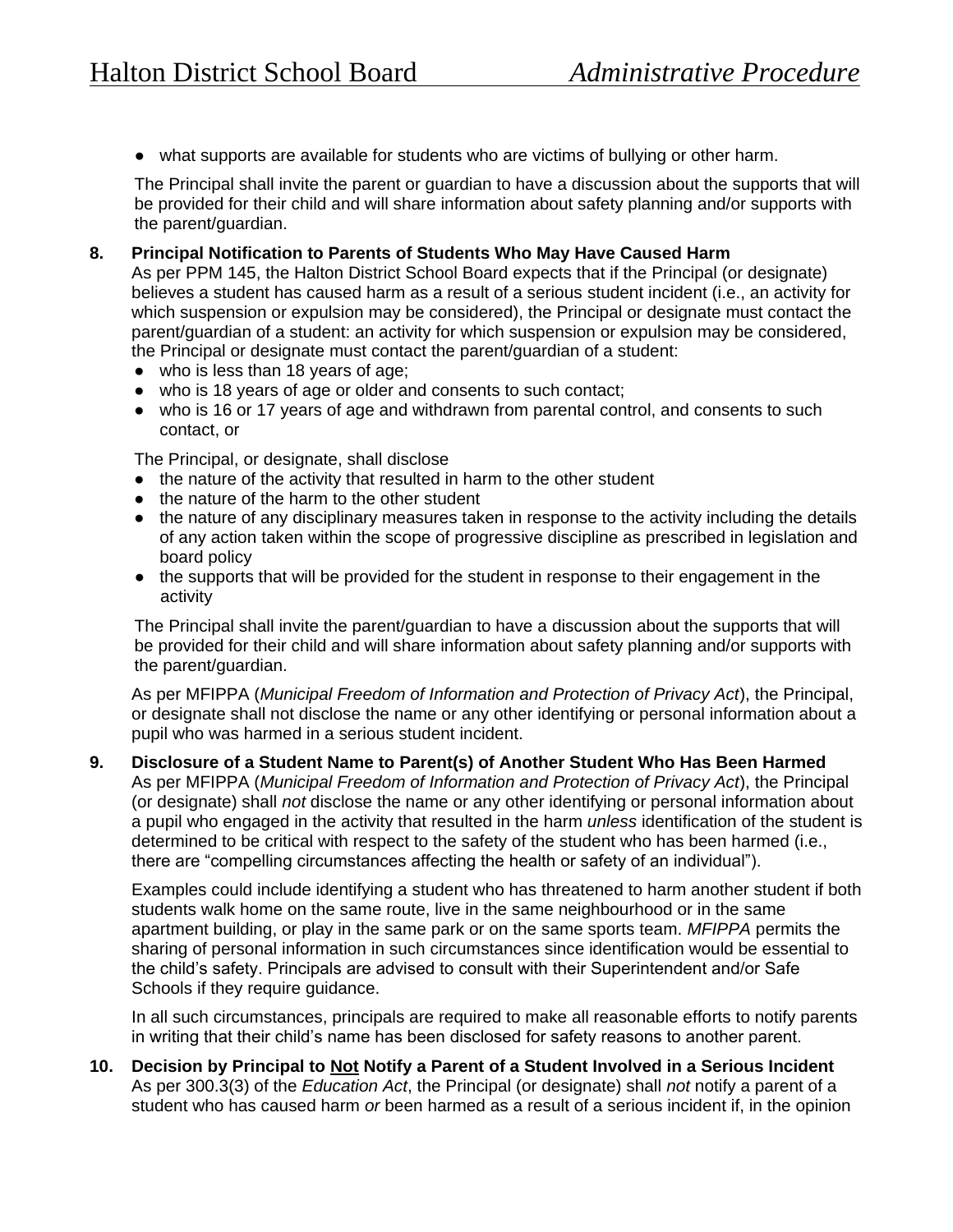of the Principal, doing so would put the student at risk of harm from a parent of the student, such that notification is not in the student's best interest.

Further, as per 301(5.5) of the *Education Act*, when the Principal has decided not to notify the parents that their child was involved in a serious student incident, as described above, they must, in accordance with Ontario Regulation 472/07:

- a) document the rationale for this decision;
- b) notify the teacher who reported the incident; *and*
- c) notify the appropriate supervisory officer of this decision.

The Principal shall also, if they determine it is appropriate to do so, inform other Board employees of this decision (Guidance, Special Education Resource Teacher, etc.).

In addition, the Principal should refer such students to Board resources or to community-based service providers that can provide the appropriate type of confidential support when the students' parents are not called (e.g., counselling; a sexual assault centre; Kids Help Phone; LGBT Youth Line, etc.).

The guiding principle in all decisions must be what is in the best interest of the student after carefully considering all available relevant information.

## **11. Non-Discretionary Safe Schools Transfers**

A Non-Discretionary Safe Schools Transfer is the terminology used when a student is compelled to move to a new school, most often for legal reasons. A Safe Schools Transfer may occur for any one or more of the following reasons:

- students who are returning from an expulsion of all schools of the board and still pose an unacceptable safety risk to their home school;
- students who have undertakings or conditions imposed on them by the Police or a court;
- students who for specific reasons may have been formally excluded from their school under s.265 (1)(m) and cannot return to their school; and/or
- students who are expelled from their school only

All such transfers must be guided by the Board's Safe Schools Transfer process which has been informed by PPM 145. When students are transferred to another school to ensure school safety and/or address concerns with respect to the safety of the school community, the consultation and decision making process must include the Superintendent responsible for the school and the Superintendent of Safe Schools (or designate).

The transfer placement decision rests with the Principal of Safe Schools in consultation with the FOS superintendents of the sending and receiving schools. Decisions will take into consideration each student's academic and non-academic needs, transportation, the student's own input, and (wherever possible) consultation with the student's family.

After taking into account all available relevant information, the critical determinants in guiding the placement decision must be:

- the safety of staff and students; and
- what is in the best interest for the school community.

The section(s) of the optional attendance policy regarding closed schools do not apply for a student who is placed as a Safe Schools Transfer.

In cases where the transfer is necessary to protect a student, it is preferable and best practice whenever possible that the student who has been harmed not be moved.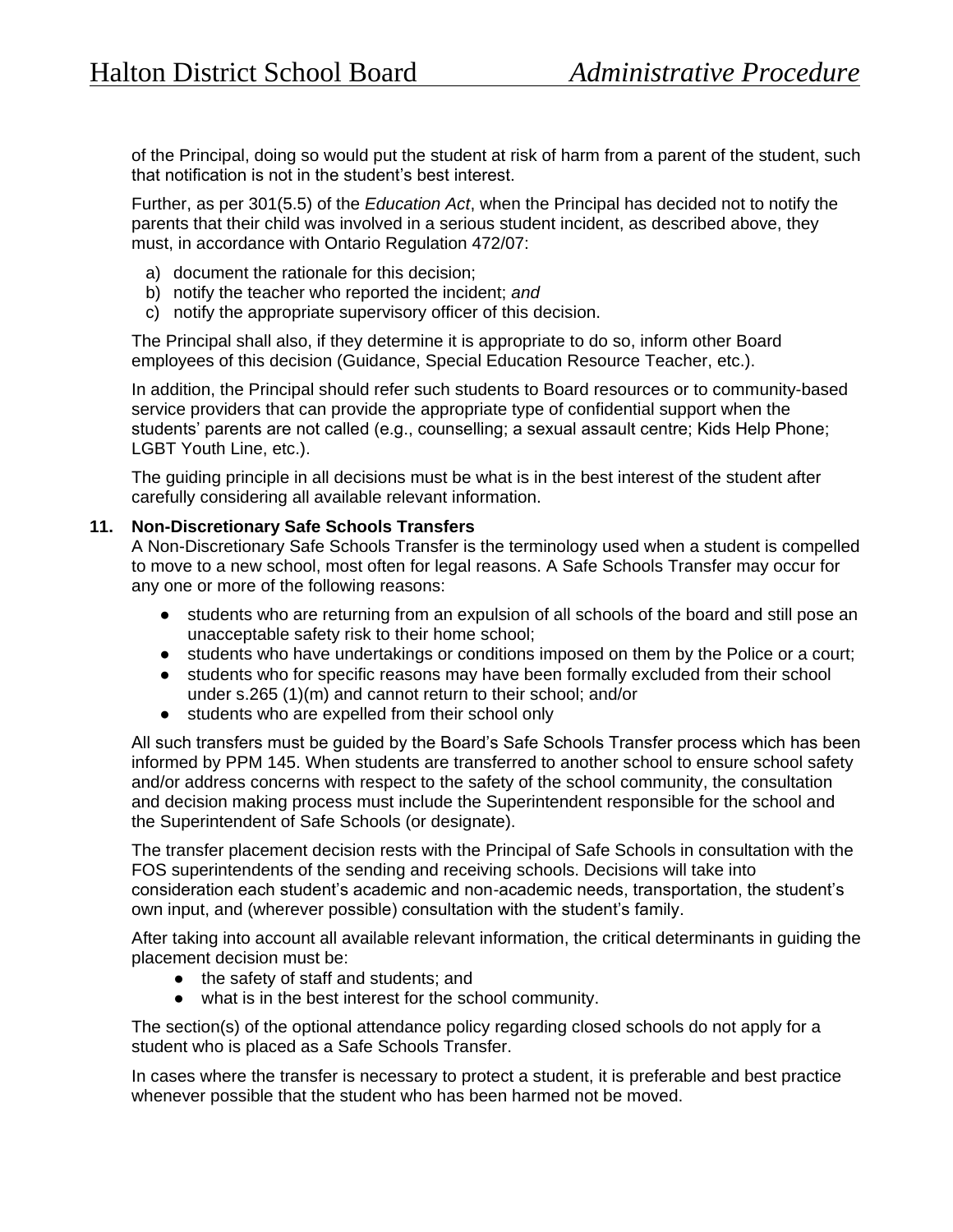In cases where a student is being transferred to another school in order to address school safety, and once the decision has been made as to placement, the Principal of the sending school must coordinate a transfer meeting with the Principal of the receiving school. Parties in attendance at the intake meeting must include:

- the student;
- the student's parents/guardians if the student is under 18; and
- teachers and other school staff that will have regular direct contact with the student.

The Principal may also request the following attend the intake meeting:

- relevant Safe Schools staff:
- a Child and Youth Counsellor or School Social Worker (with consent), Specialized Behaviour Support Worker;
- any other persons deemed appropriate by any of the parties identified above (e.g., Manager of Student Services, Principal of Special Education, Police, Probation); and/or
- a community agency with whom the student is connected if the student and/or family consents to their attendance.

The receiving school *must* be in possession of the student's OSR *prior* to the transition meeting. The OSR is to be made available for consultation during the transition meeting.

The transition meeting must:

- occur prior to the day or on the day that the student is transferred;
- occur prior to the student attending any classes at the receiving school;
- include all teaching and school staff who will have regular direct contact with the student; and
- identify the transition strategies and Board and/or community supports/resources that the student will require.

The Principal of the receiving school must inform all members in attendance at the transition meeting that they must treat any information about the student and incident disclosed at the meeting as strictly confidential. This is particularly important in cases where a young person is transferring as a result of charges under the *YCJA*.

Should the process result in a placement which will not permit the student to walk to school, any costs associated with a Safe Schools Transfer will be borne by the student's family if the school is reasonably accessible by public transit (with the assistance of the school if needed) or by the Board if the distance or location of the school requires the use of a taxi service. Decisions with respect to transportation will be made jointly with the family, school, FOS Superintendent, and Safe Schools. The final decision with respect to what constitutes reasonable access to means of transportation to and from school rests with the Superintendent of Safe and Accepting Schools.

It is the responsibility of the receiving school to notify the Superintendent of Safe Schools (or designate) of any serious disciplinary or attendance issues during the initial period of transition (6 weeks). The receiving school may consequently request a review of the Safe Schools Transfer during this transition period. Such a request must be made only after a meeting with the parent/guardian/adult student to discuss the issues that may lead to a review of the transfer. The intention of this meeting is to look at the prevention and intervention strategies that have been used with the student and to set out next steps. The meeting will include a representative from Safe Schools and/or Student Services (if applicable).

A student who is placed through a non-discretionary Safe Schools Transfer may be eligible to return to his/her original school when the conditions that led to the transfer are no longer in effect, provided that the student's return does not create an unacceptable risk to the safety of any person in the school and is determined to be in the best interest of all parties. Requests are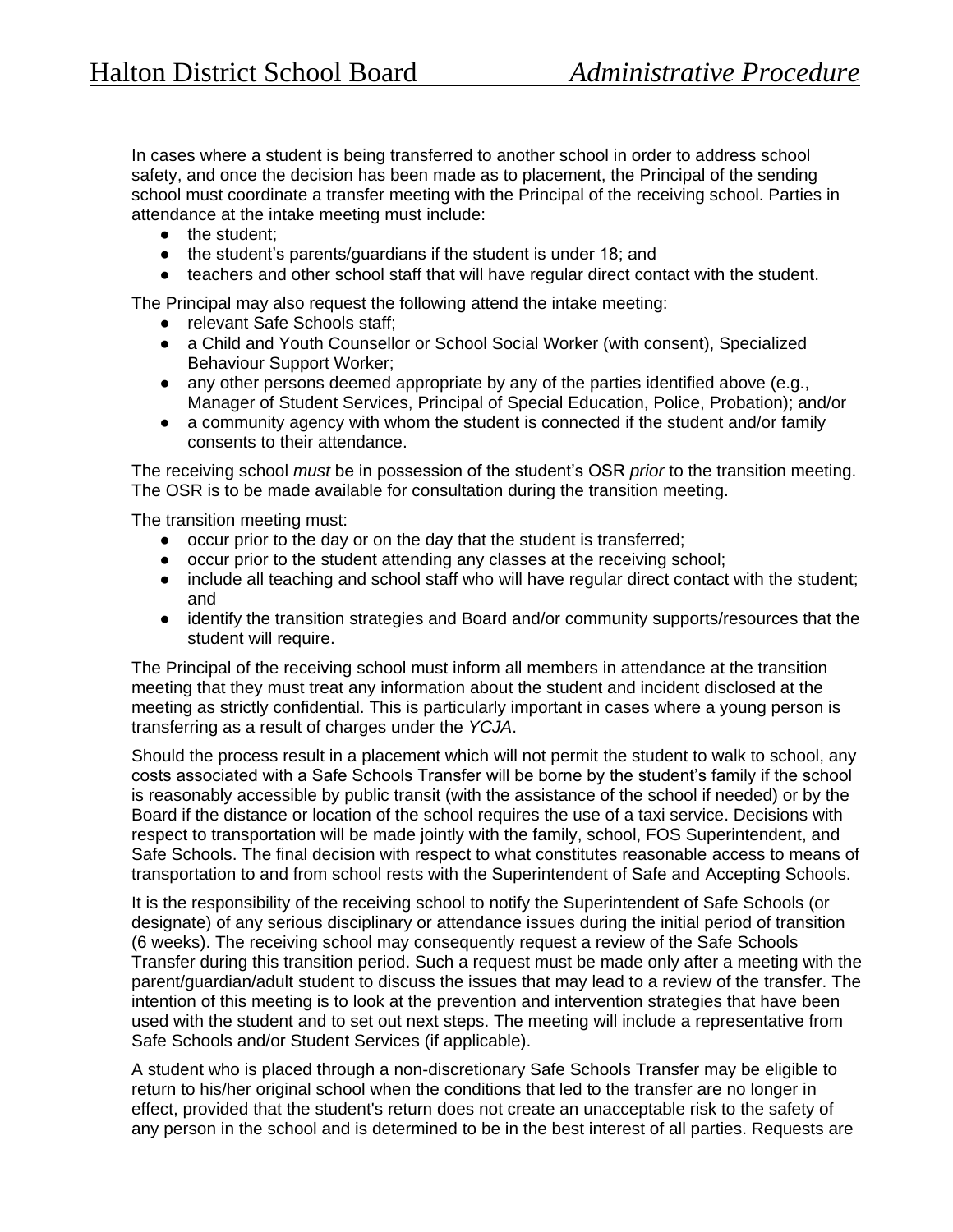to be made by the student's family in writing, through the Principal of the school, to the System Superintendent of Safe Schools. The decision will be made in consultation with the Superintendent of Education for the school, the System Principal of Safe Schools, and the Superintendent of Student Services (if applicable). Re-admission would occur at the next registration point.

Transfers or movement between schools regarding students with special needs occur with significant planning in place but do not fall under the requirements of safe schools transfers as described above. Such matters should be referred to the Superintendent for Student Services (or designate).

## **12. Student Administrative Transfers**

A student may be moved to a different school when the safety and well-being of other students are at risk and where such a move is deemed to be in the best interests of all students.

Moving a student to a new school is understood to be a last resort when all other reasonable options and strategies have not resulted in a safer and healthier learning environment and where such a move is deemed in the best interests of all students.

The decision to implement a Student Administrative Transfer rests with the school Superintendent in consultation with the school Principal and the Superintendents of Safe Schools and/or Student Services, as appropriate.

Section 169.1 of the *Education* Act requires the school board to consider both the well-being of students as well as their academic programming.

Section 265(1)(m) provides the Board with the right to exclude a student from a school where that student's presence poses a detrimental risk to the physical or mental well-being of other students. These sections together with the long-standing interpretation of s.32 of the *Education Act* provide the school board with authority to move a student. The *Education Act*, s.32 does not provide the right to attend a specific school, it provides the right to attend *a* school.

In planning a Student Administrative Transfer, the Board's Non-Discretionary Safe Schools Transfer process will serve as the guideline for decision making, placement, communication, the intake meeting, and support during the transition period.

Where a Student Administrative Transfer is being contemplated, the well-being and academic needs of the student for whom the move is being considered must be taken into account. Opportunities for input must be provided to the students and the student's family, as appropriate. The overriding goals must be to provide ongoing support for the student and to make the transition to a new school as seamless and successful as possible.

## **13. Student-Led Activities and Organizations**

The Halton District School Board supports students who want to establish and lead activities and organizations that promote a Safe and Accepting learning environment, acceptance of and respect for others, and the creation of a positive school climate. These activities or organizations may promote one or more of the following:

- **•** gender equity;
- anti-racism;
- the awareness, understanding of and respect for people with varying abilities; and/or
- people of all sexual orientations and gender identities. For example, "gay-straight alliance" or other similar names are welcomed.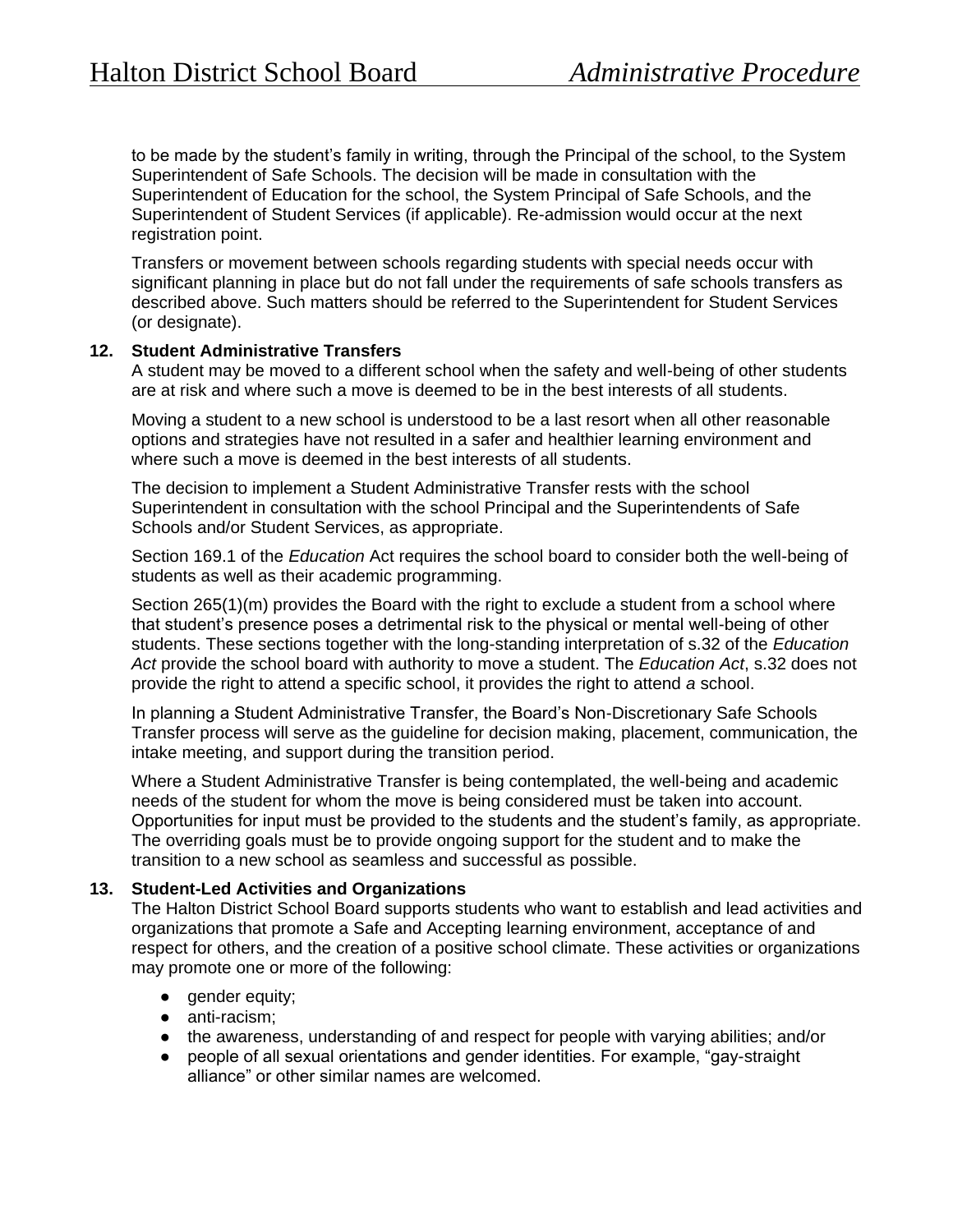**Appendix A**

## **Delegation of Authority – Teacher in Charge**

| . .                 |                                    |
|---------------------|------------------------------------|
| <b>School Name:</b> | (insert name of school)            |
| Τo                  | [insert name of teacher-in-charge] |
| <b>Date</b>         | [insert date]                      |
| <b>From</b>         | [insert name of administrator]     |
| Re                  | Delegation of Authority            |

You will be delegated authority as teacher-in-charge pursuant to Section 300.1(1)(b) of the *Education Act,* consistent with this memo on the dates set out below and initialled by me when the Principal (and Vice Principal) will be away from the school.

The Principal can be reached by cell phone at **[***insert cell #***],** and the Vice Principal, where applicable, may be reached by cell phone **at [***insert cell #].* The Superintendent of Education / Supervisory Officer may be reached at **[***insert phone #].*

## The emergency contact Principal of **[***insert name of school***], [***insert individual's name*], may be reached at **[***insert number*].

As part of the duties of teacher-in-charge, you are being delegated responsibility for the following:

- 1) receiving reports from Board employees and transportation providers about serious incidents for which suspensions or a recommendation to expel might be made and communicating this information to an administrator at the earliest opportunity;
- 2) reporting incidents for which a suspension or expulsion might be imposed to an administrator at the earliest opportunity;
- 3) providing information to a parent/guardian of a pupil about an incident causing the pupil harm, provided that the pupil is not an adult pupil (i.e., over 18 *or* 16 or 17 years old and withdrawn from parental consent) and you are not of the opinion that reporting the information might put the pupil at risk of harm and/or not otherwise be in the pupil's best interest (you must notify the Principal and/or Vice Principal of such a decision at the earliest opportunity);
- 4) contacting the police and/or fire department in an emergency;
- 5) contacting the police and/or fire department in accordance with the Police School Board Protocol; and
- 6) implementing progressive discipline measures following the investigation of an incident that is unlikely to lead to suspension or expulsion as a consequence (note: teachers may not determine suspension or expulsion).

You must exercise your authority in accordance with the *Education Act*, Board policies and procedures, including the principles of equity set out in Ontario's Equity and Inclusive Education Strategy and the *Human Rights Code of Ontario*, which has primacy over the *Education Act* and the Board policies and procedures.

The Ontario School Boards' Insurance Exchange (OSBIE) provides commercial general liability coverage to any teacher who acts as a designate for the Principal or Vice Principal as per the *Education Act, Bill 157* and *Halton District School Board Administrative Procedure: Positive School Climate – Progressive Discipline.*

Your authority with respect to these matters shall not apply when a school administrator is in the school building.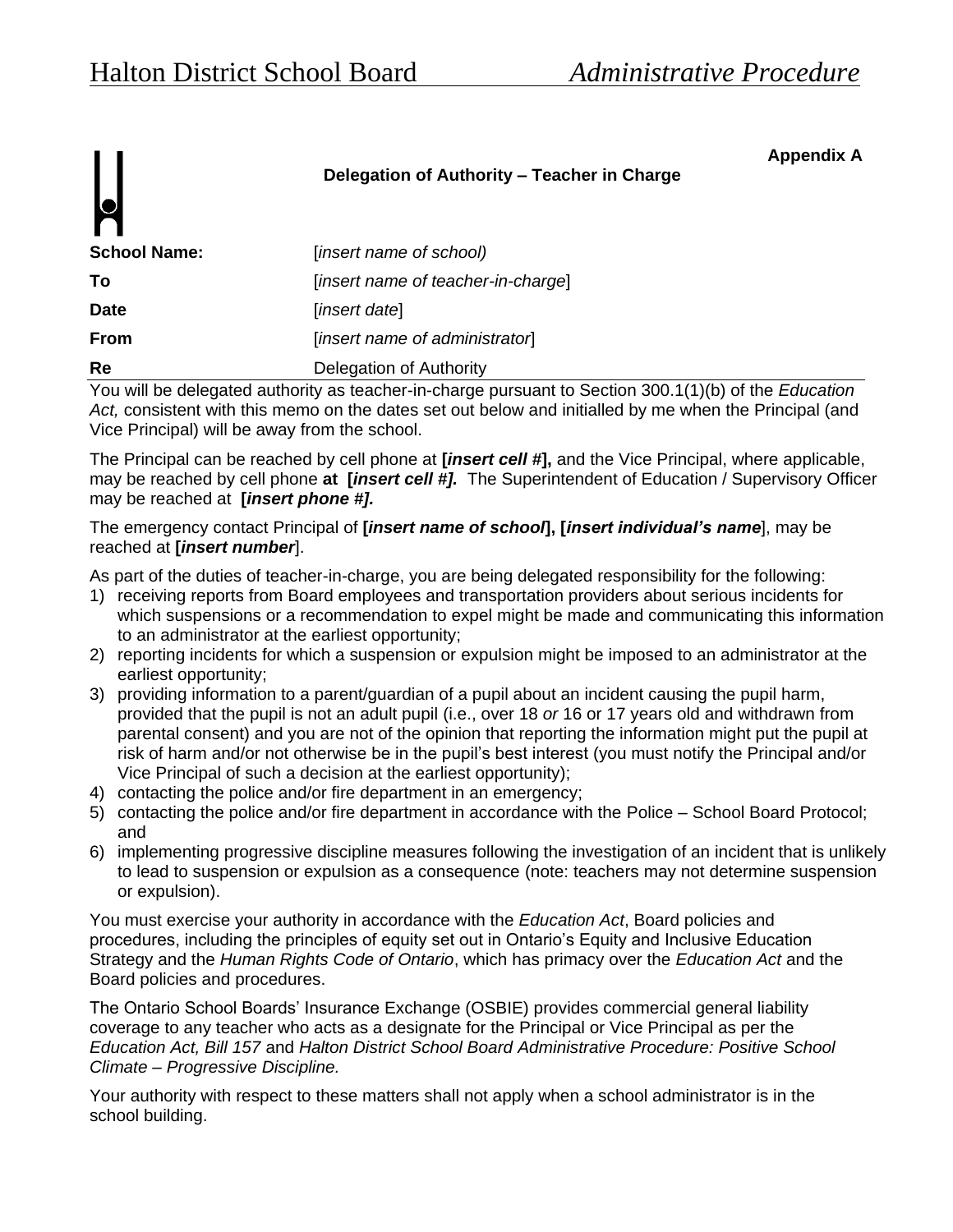.................................................................

## Principal

## **DATE OF DELEGATION**

| Date | Teacher's Name | Teacher's Signature | Principal's Initials |
|------|----------------|---------------------|----------------------|
|      |                |                     |                      |
|      |                |                     |                      |
|      |                |                     |                      |
|      |                |                     |                      |
|      |                |                     |                      |
|      |                |                     |                      |
|      |                |                     |                      |

#### Note:

Principals may choose to issue one form for each date or occasion upon which all administrators will be out of the school building *or* they may choose to issue one form showing the dates for the beginning and end of the school year.

When choosing to issue one form for the entire school year, Principals must ensure that the teacher designate is always made aware when all administrators will be out of the building.

It is also advisable to have a secondary designate in the event that the primary designate is absent from the building or becomes unavailable for any reason.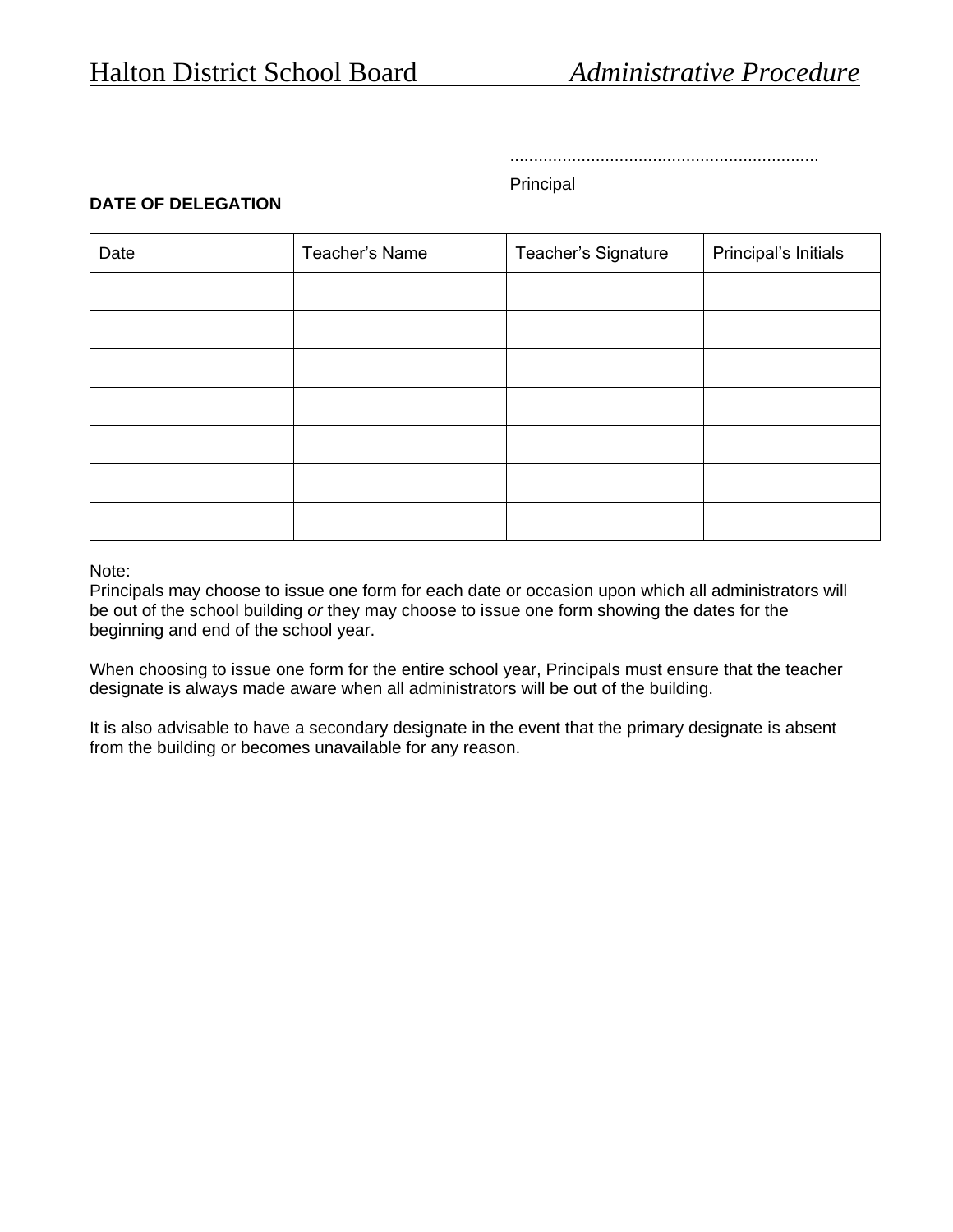**Appendix B**



# **SAFE SCHOOLS INCIDENT REPORTING FORMS**

*Revised and Adapted June 2020*

| <b>Report No:</b>                                                    | <b>CONFIDENTIAL</b>                                                          |
|----------------------------------------------------------------------|------------------------------------------------------------------------------|
|                                                                      | SAFE SCHOOLS INCIDENT REPORTING FORM - PART I                                |
| <b>Name and Grade of</b><br><b>Student(s) Involved</b><br>(if known) |                                                                              |
| <b>Name of School</b>                                                |                                                                              |
| <b>Location of Incident</b><br>(check one)                           | At a location in the school or on school property (please specify)<br>$\Box$ |
|                                                                      | At a school-related activity (please specify)<br>$\Box$                      |
|                                                                      | On a school bus (please specify route number)<br>□                           |
|                                                                      | Other (please specify)<br>□                                                  |
|                                                                      |                                                                              |
| Date and Time of<br><b>Incident</b>                                  | Time: _________________________                                              |
| <b>Details of Incident</b>                                           |                                                                              |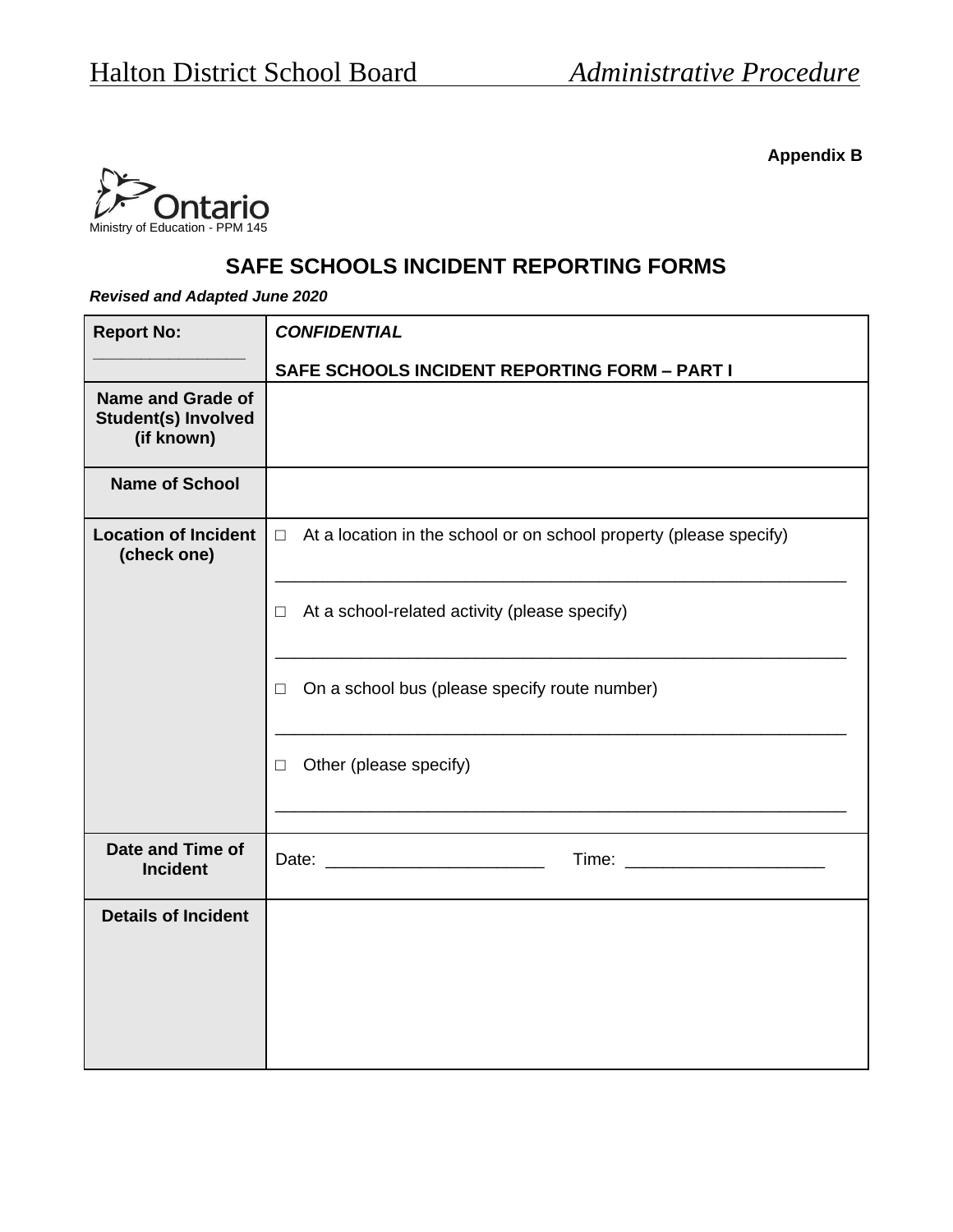| <b>Type of Incident</b><br>(check all that apply) | Any activity for which suspension must be considered under<br>subsection 306(1) of the <i>Education Act</i> (1-20 days; Grade 4 and above): |                                                                                                                                                                                                                                                                                                                         |  |
|---------------------------------------------------|---------------------------------------------------------------------------------------------------------------------------------------------|-------------------------------------------------------------------------------------------------------------------------------------------------------------------------------------------------------------------------------------------------------------------------------------------------------------------------|--|
|                                                   | ⊔                                                                                                                                           | 1. Uttering a threat to inflict serious bodily harm on another person                                                                                                                                                                                                                                                   |  |
|                                                   | ⊔                                                                                                                                           | 2. Possessing alcohol or illegal drugs or, unless the student is a<br>medical cannabis user, cannabis                                                                                                                                                                                                                   |  |
|                                                   | ⊔                                                                                                                                           | 3. Being under the influence of alcohol or, unless the student is a<br>medical cannabis user, cannabis                                                                                                                                                                                                                  |  |
|                                                   | ⊔                                                                                                                                           | 4. Swearing at a teacher or at another person in a position of<br>authority                                                                                                                                                                                                                                             |  |
|                                                   | ப                                                                                                                                           | 5. Committing an act of vandalism that causes extensive damage to<br>school property at the pupil's school or to property located on the<br>premises of the pupil's school                                                                                                                                              |  |
|                                                   | ப                                                                                                                                           | 6. Bullying                                                                                                                                                                                                                                                                                                             |  |
|                                                   |                                                                                                                                             | Any other activity for which a pupil may be suspended under Board<br>policy (Grade 4 and above):                                                                                                                                                                                                                        |  |
|                                                   | ப                                                                                                                                           | 7. Disorderly conduct, persistent opposition to authority, conduct<br>injurious to the moral tone of the school or to the physical or mental<br>well-being of others in the school                                                                                                                                      |  |
|                                                   | ப                                                                                                                                           | 8. Fire setting, initiating a false alarm, making a bomb threat,<br>inappropriate or dangerous use of an incendiary device (e.g.,<br>matches, lighters) or a related act that places individuals, property or<br>community at risk                                                                                      |  |
|                                                   | ⊔                                                                                                                                           | 9. Extortion – attempting to take money or property under threat of<br>harm or duress                                                                                                                                                                                                                                   |  |
|                                                   | $\Box$                                                                                                                                      | 10. Harassment – repeated comments or conduct that is known or<br>ought to be known as unwelcome; including those on the basis of<br>sex, gender identity, race, colour, ethnicity, culture, citizenship,<br>ancestry, origin, religion, creed, family status, mental or physical<br>disability or socioeconomic status |  |
|                                                   | $\Box$                                                                                                                                      | 11. Hate or bias-motivated occurrences – words or actions<br>considered offensive in reference to a person's sex, gender identity,<br>sexual orientation, race, colour, ethnicity, culture, citizenship,<br>ancestry, origin, religion, creed, family status, mental or physical<br>disability or socioeconomic status  |  |
|                                                   |                                                                                                                                             | 12. Smoking or vaping on school property - See Smoke Free<br>Ontario Act 2017                                                                                                                                                                                                                                           |  |
|                                                   |                                                                                                                                             | 13. Theft – taking or possessing property without the permission of<br>the owner                                                                                                                                                                                                                                        |  |
|                                                   |                                                                                                                                             | 14. Reckless or dangerous use of a vehicle on school property<br>(includes car, motorcycle, bicycle, etc.)                                                                                                                                                                                                              |  |
|                                                   | $\Box$                                                                                                                                      | 15. Conduct injurious to the moral tone of the school and/or to the<br>physical or mental well-being of others in the school                                                                                                                                                                                            |  |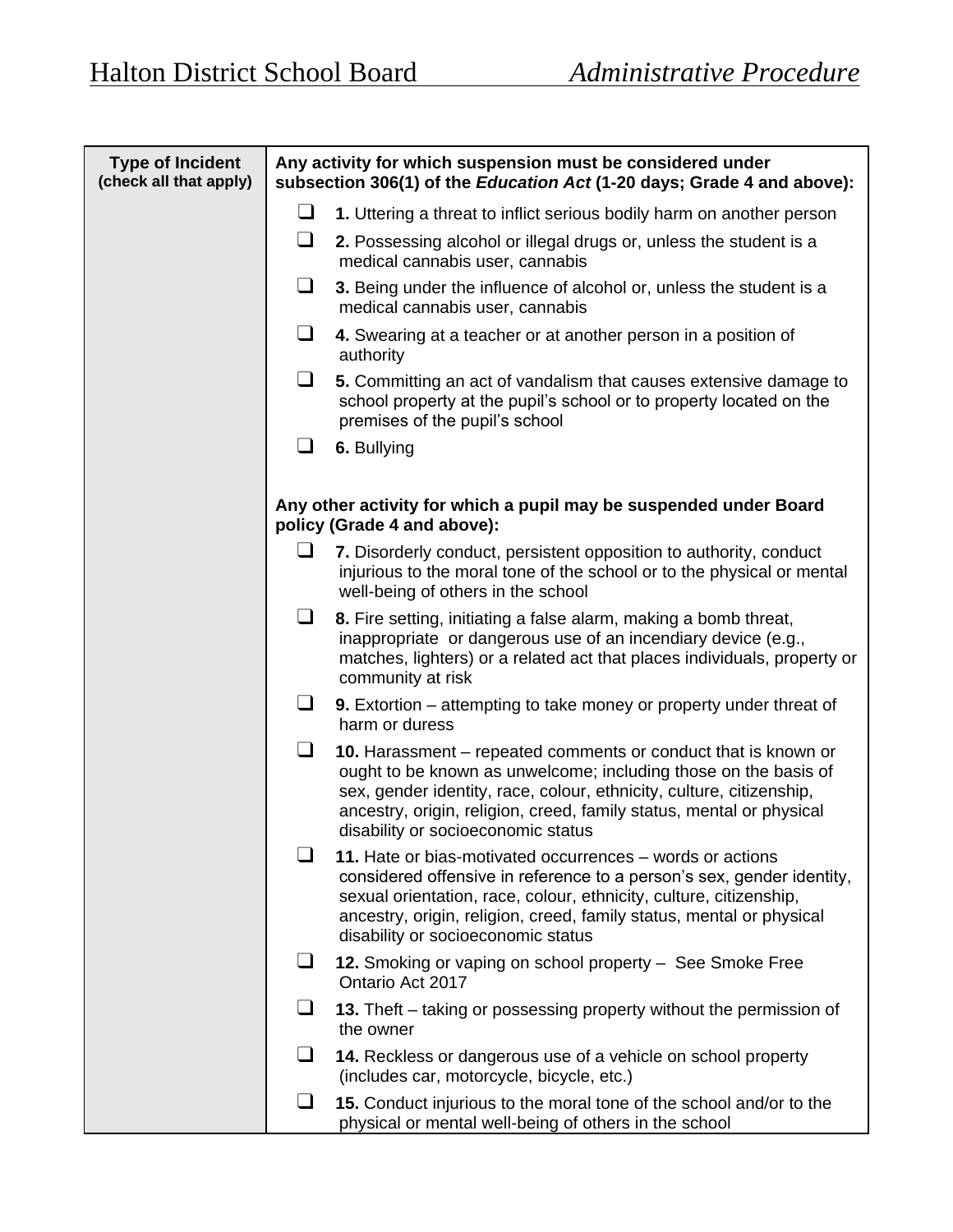| $\Box$  | 16. Fighting                                                                                                                                                                                                                                                                                                              |
|---------|---------------------------------------------------------------------------------------------------------------------------------------------------------------------------------------------------------------------------------------------------------------------------------------------------------------------------|
| $\Box$  | 17. Assault – simple assault, not requiring treatment by a medical<br>practitioner                                                                                                                                                                                                                                        |
| $\Box$  | 18. Aid or incite harmful behaviour (e.g., arranging or recording a<br>fight)                                                                                                                                                                                                                                             |
| $\Box$  | 19. Inappropriate use of electronic media or devices                                                                                                                                                                                                                                                                      |
|         | Any activity for which expulsion must be considered under subsection<br>310(1) of the Education Act (1-20 days):                                                                                                                                                                                                          |
| ப       | 1. Possessing a weapon, including possessing a firearm (includes<br>knives or other weapons, includes replicas)                                                                                                                                                                                                           |
| ⊔       | 2. Using a weapon to cause or to threaten bodily harm to another<br>person (includes knives or other weapons, includes replicas)                                                                                                                                                                                          |
| ⊔       | 3. Committing physical assault on another person that causes bodily<br>harm requiring treatment by a medical practitioner                                                                                                                                                                                                 |
| ⊔       | 4. Committing sexual assault – touching of a sexual nature that is<br>known or ought to have been known to be unwanted                                                                                                                                                                                                    |
| ⊔       | 5. Trafficking in weapons or illegal drugs                                                                                                                                                                                                                                                                                |
| $\Box$  | 6. Committing robbery                                                                                                                                                                                                                                                                                                     |
| $\Box$  | 7. Giving alcohol or cannabis to a minor                                                                                                                                                                                                                                                                                  |
| $\Box$  | 8. Bullying if:<br>i. the pupil has previously been suspended for engaging in bullying<br>and<br>ii. the pupil's continuing presence in the school creates an<br>unacceptable risk to the safety of another pupil                                                                                                         |
| ப       | 9. Any activity listed in subsection 306 (1) that is motivated by bias,<br>prejudice or hate based on race, national or ethnic origin, language,<br>colour, religion, sex, age, mental or physical disability, sexual<br>orientation, gender identity, gender expression, or any other similar<br>factor                  |
| policy: | Any other activity for which a pupil may be expelled under Board                                                                                                                                                                                                                                                          |
| $\Box$  | 10. An act considered by the Principal to be <b>significantly</b> injurious to<br>the moral tone of the school and/or the physical or mental well-being<br>of others – Note the word "significantly". This infraction is for serious<br>acts where expulsion may be considered. For all others refer to and<br>use 306.15 |
| ப       | 11. A pattern of behaviour that is so inappropriate that the student's<br>continued presence is injurious to the effective learning and/or<br>working environment of others                                                                                                                                               |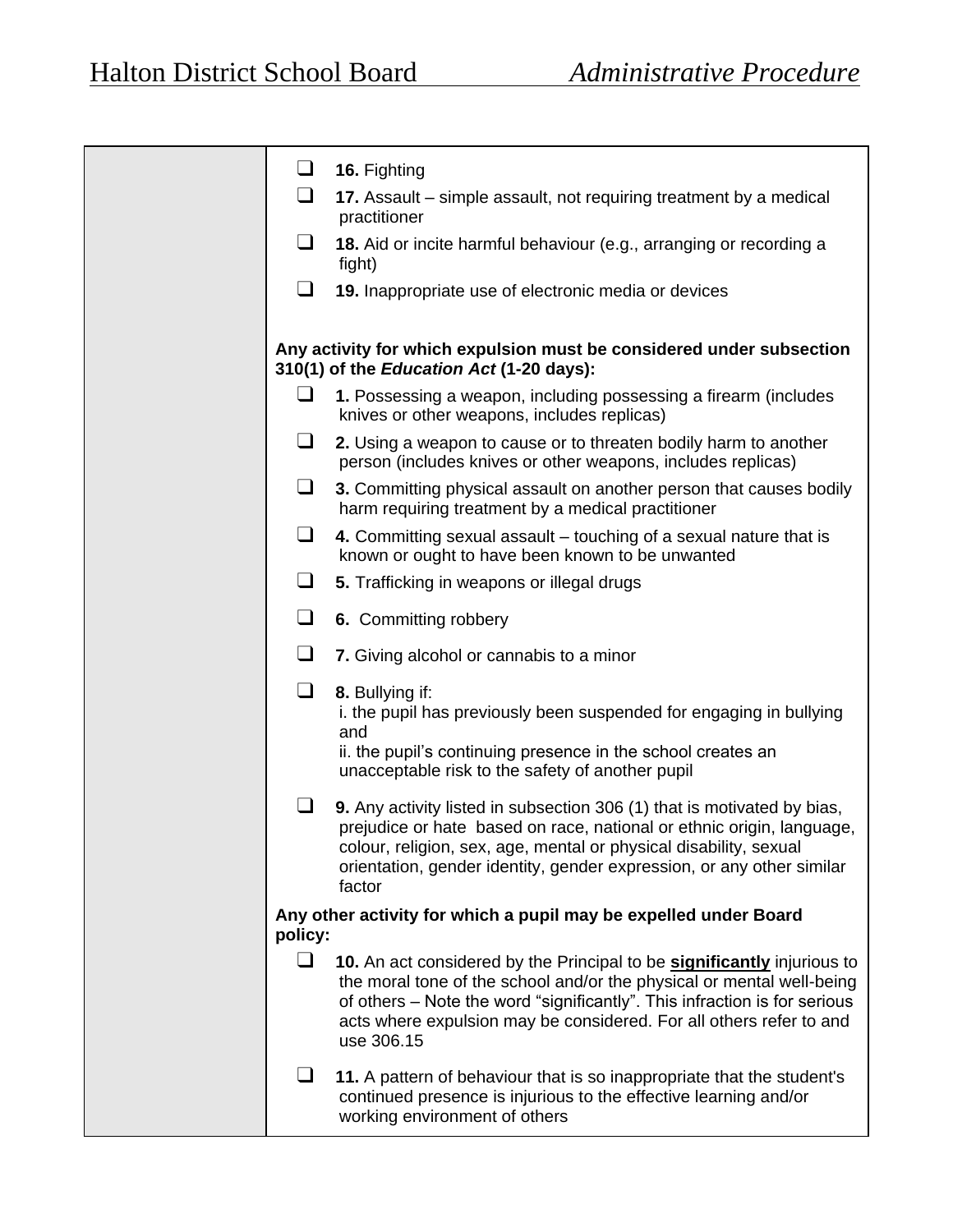|                                   | ⊔   | 12. Activities engaged in by the student on or off school property that<br>cause the student's continuing presence in the school to create an<br>unacceptable risk to the physical or mental well-being of other<br>person(s) in the school or Board                                                  |
|-----------------------------------|-----|-------------------------------------------------------------------------------------------------------------------------------------------------------------------------------------------------------------------------------------------------------------------------------------------------------|
|                                   | ப   | 13. Activities engaged in by the student on or off school property that<br>have caused extensive damage to the property of the Board, or to<br>goods that are/were on Board property                                                                                                                  |
|                                   |     | 14. Possession or use of explosive devices, including fireworks                                                                                                                                                                                                                                       |
|                                   | - 1 | 15. Trafficking in controlled / monitored drugs – applies to a list of<br>prescription medications referred to as "monitored drugs" as per the<br>Controlled Drugs and Substances Act (e.g., Ritalin, Percocet,<br>Tylenol with Codeine, Oxycontin, Ativan, etc.)                                     |
| 5. Report Submitted By:           |     |                                                                                                                                                                                                                                                                                                       |
| Role in School Community:         |     |                                                                                                                                                                                                                                                                                                       |
|                                   |     |                                                                                                                                                                                                                                                                                                       |
|                                   |     |                                                                                                                                                                                                                                                                                                       |
| Telephone: ____________________   |     |                                                                                                                                                                                                                                                                                                       |
|                                   |     | 6. FOR PRINCIPAL'S USE ONLY: Check if incident was a violent incident, as defined in                                                                                                                                                                                                                  |
| Policy/Program Memorandum No. 120 |     |                                                                                                                                                                                                                                                                                                       |
| $\blacksquare$                    |     | Violent Incident Form completed (and in Trillium/HITS if applicable)<br>Information collected is under the authority Part XIII of the Education Act in accordance with the Municipal Freedom of<br>Information and Protection of Privacy Act and shall be used for the purpose of student discipline. |
|                                   |     | Questions about information collected on this form shall be directed to the school Principal.                                                                                                                                                                                                         |
|                                   |     |                                                                                                                                                                                                                                                                                                       |

## *ACTION TAKEN:*

## **Principal or Designate to Complete**

- ☐ Caution or warning
- ☐ Review Code of Conduct and how it has been violated
- ☐ Contact with parents / guardians
- ☐ Meeting with parents / guardians
- ☐ Parent has signed student out (parent approved absence)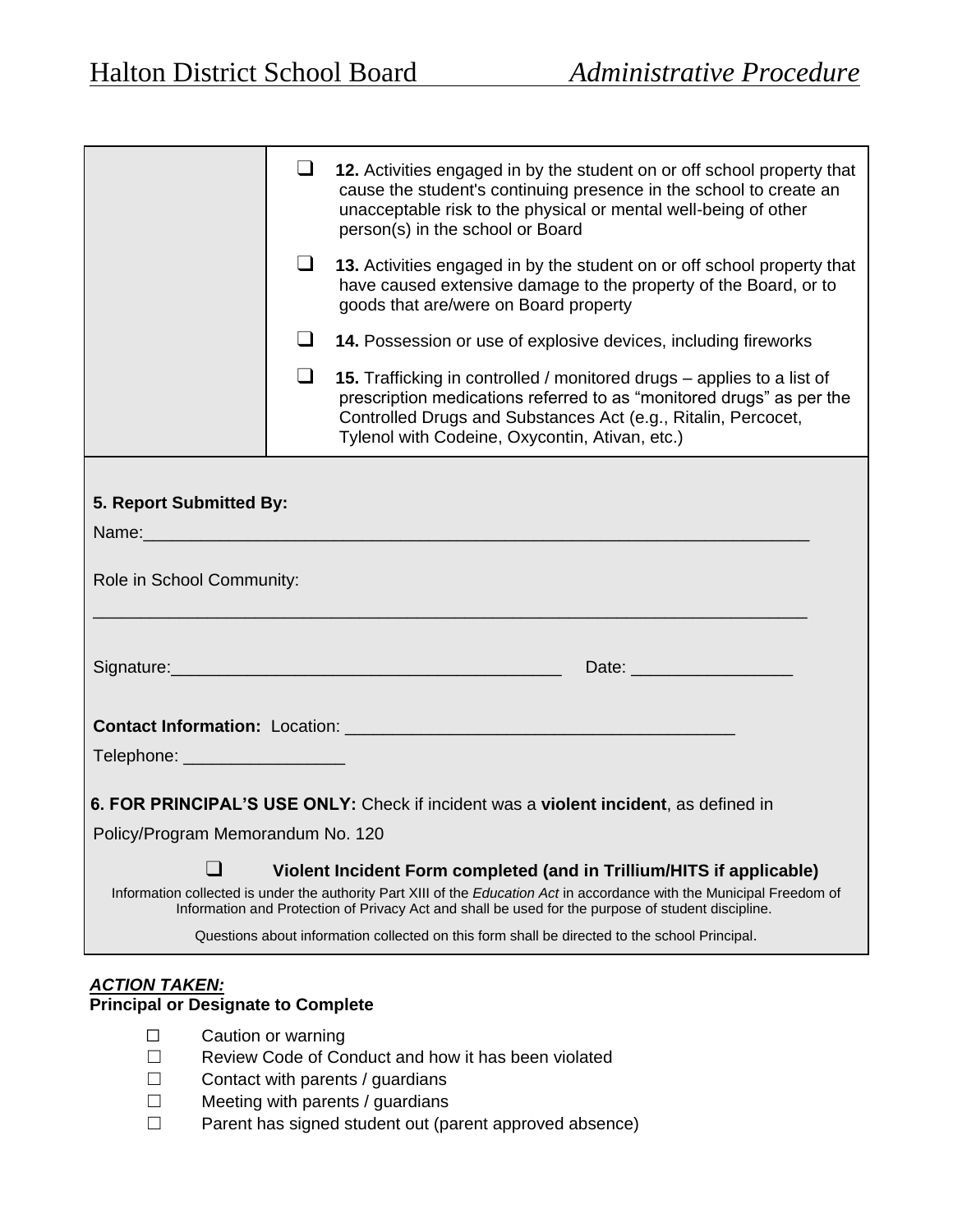- ☐ Work assignment with a learning component
- ☐ Volunteer service to the school or community
- ☐ Conflict mediation and resolution
- ☐ Consultation with Safe Schools
- ☐ Consultation with Student Services (PSSP, Spec Ed)
- ☐ Peer mentoring
- ☐ Detention(s)
- ☐ Collaborative Problem Solving (CPS)
- ☐ Withdrawal of privileges
- ☐ Withdrawal from class to work elsewhere for a period of time
- ☐ Restorative Practices (RP)
- ☐ Restitution for damages caused
- ☐ Involvement of Police (e.g., Community Officer, CASA)
- ☐ Transfer from class
- ☐ Suspension (must consider mitigating and other factors)
- ☐ Referral to a community agency
- ☐ Exclusion
- ☐ Other (specify)